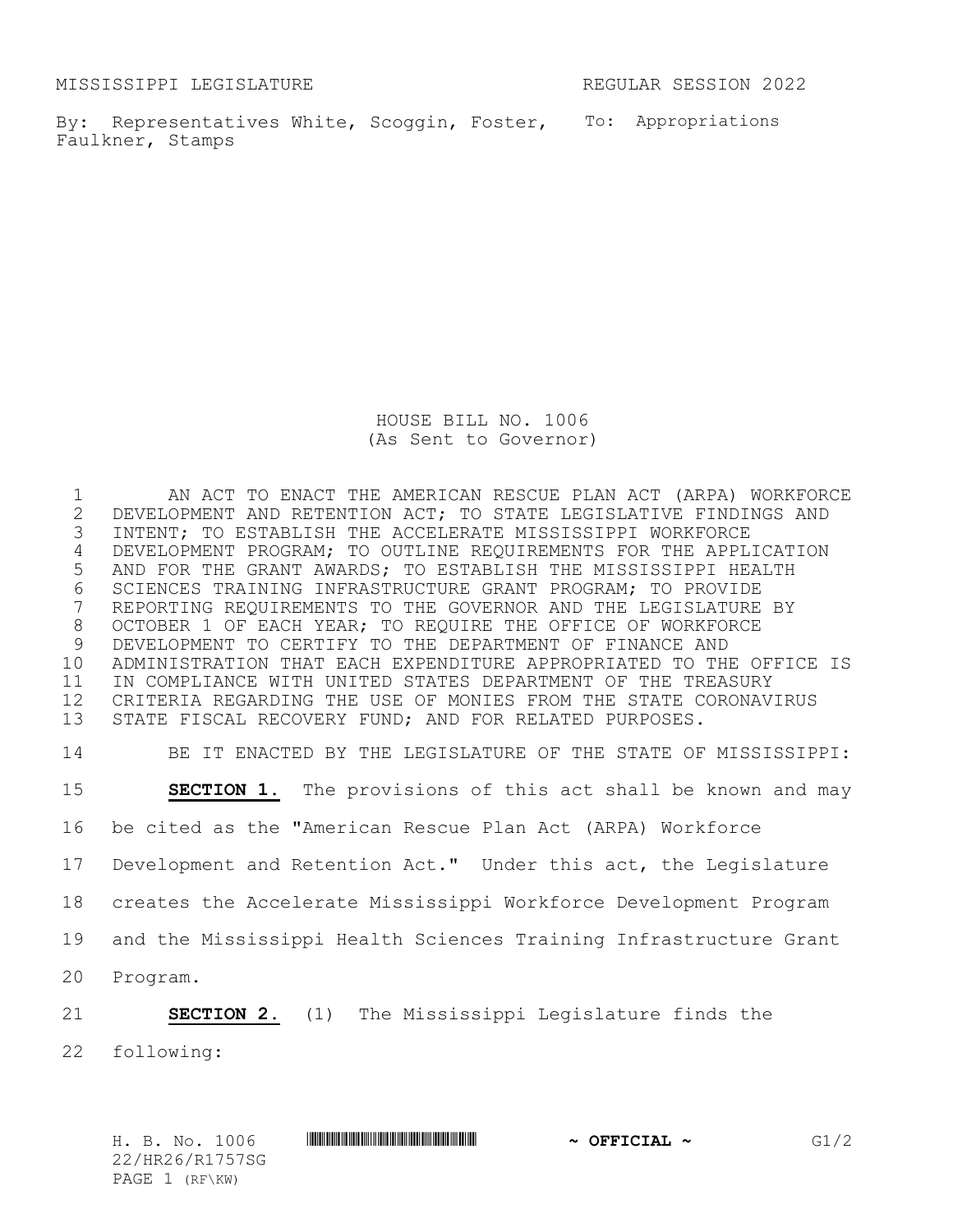(a) The public health crisis related to COVID-19 resulted in a general disruption in the Mississippi economy and workforce, particularly in the healthcare industry;

 (b) Workforce shortages exist in a number of high-wage, high-demand Mississippi industries, including, but not limited to, the field of nursing; and

 (c) The availability of unprecedented federal funding to mitigate the impact of COVID-19 on the workforce and economy has created a unique opportunity for the Office of Workforce Development, working with community colleges, institutions of higher learning, employers, and others, to provide education and training for Mississippians seeking employment in healthcare and other fields.

 (2) Therefore, the intent of the Mississippi Legislature is: (a) To provide funding for outreach and other efforts to connect citizens seeking employment in nursing and other high-wage, high-demand fields with the education and training required to obtain necessary skills for relevant employment in the state;

 (b) To provide funding for new and increased capacity in new and existing relevant workforce development and training programs, particularly programs related to nursing and healthcare, to include any required equipment or supplies, at community and junior colleges and institutions of higher learning across the state; and

22/HR26/R1757SG PAGE 2 (RF\KW)

H. B. No. 1006 \*HR26/R1757SG\* **~ OFFICIAL ~**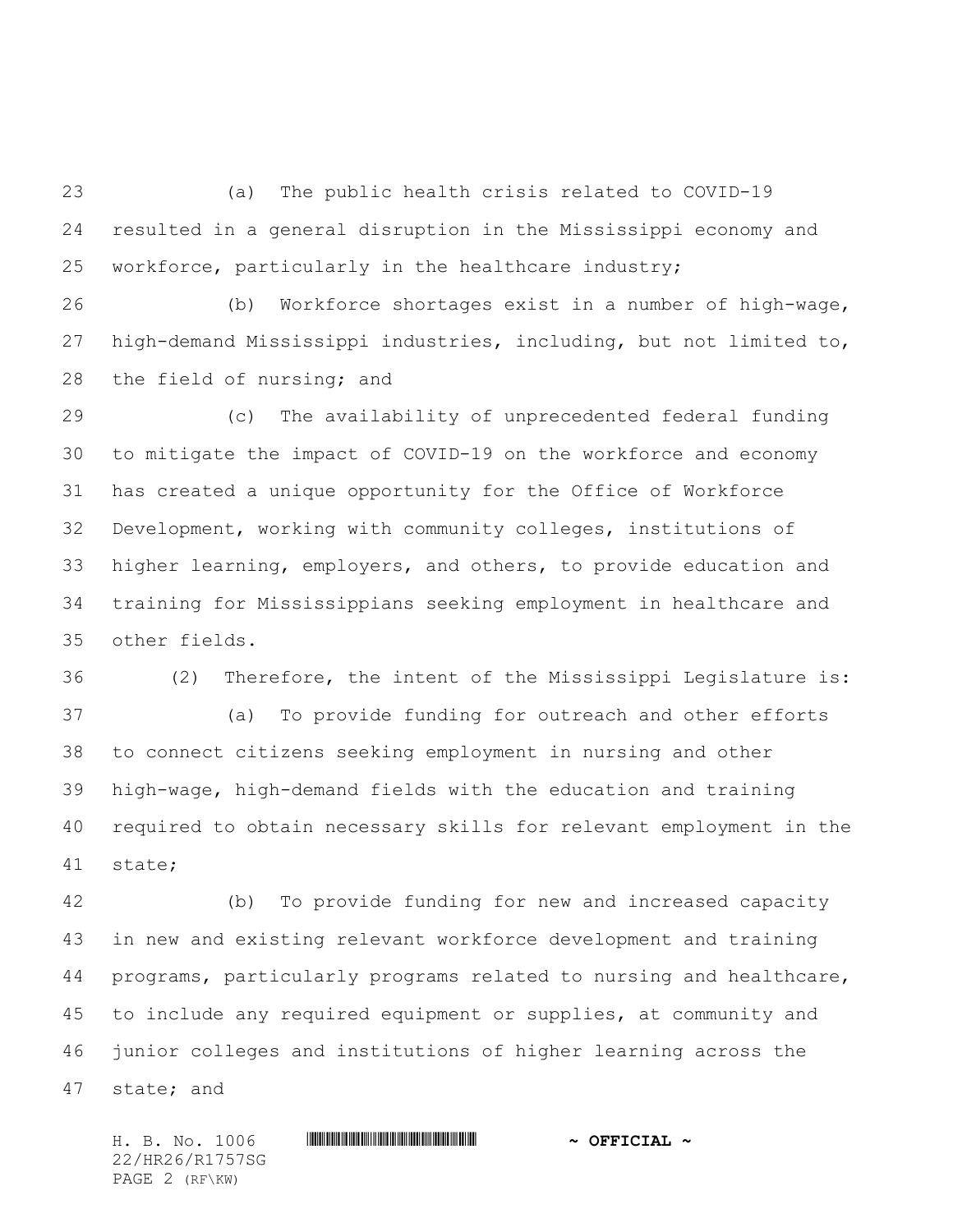(c) To gauge the effectiveness of these programs by gathering data related to participation and wage and employment outcomes in order to replicate successful efforts in future workforce development programs.

 **SECTION 3.** As used in this act, the following words have the meanings ascribed unless the context requires otherwise:

 (a) "ARPA" means the federal American Rescue Plan Act of 2021 (Public Law No. 117-2).

(b) "COVID-19" means the Coronavirus Disease 2019.

 (c) "Federal COVID-19 Relief Funds" means funds allocated to the State of Mississippi from the Coronavirus State Fiscal Recovery Fund in Section 9901 of ARPA.

 (d) "Grant program" means the workforce development and training programs administered under this act using federal COVID-19 relief funds.

 (e) "Office" means the Office of Workforce Development established in Section 37-153-7.

 **SECTION 4.** (1) There is established the Accelerate Mississippi Workforce Development Program, which shall be directed by the office for the purpose of providing education and training to citizens seeking employment in high-wage, high-demand industries in the state, including, but not limited to, the nursing and healthcare fields, which were impacted by the disruption to the economy and workforce caused by COVID-19. This program shall be subject to the availability of funds appropriated

H. B. No. 1006 \*HR26/R1757SG\* **~ OFFICIAL ~** 22/HR26/R1757SG PAGE 3 (RF\KW)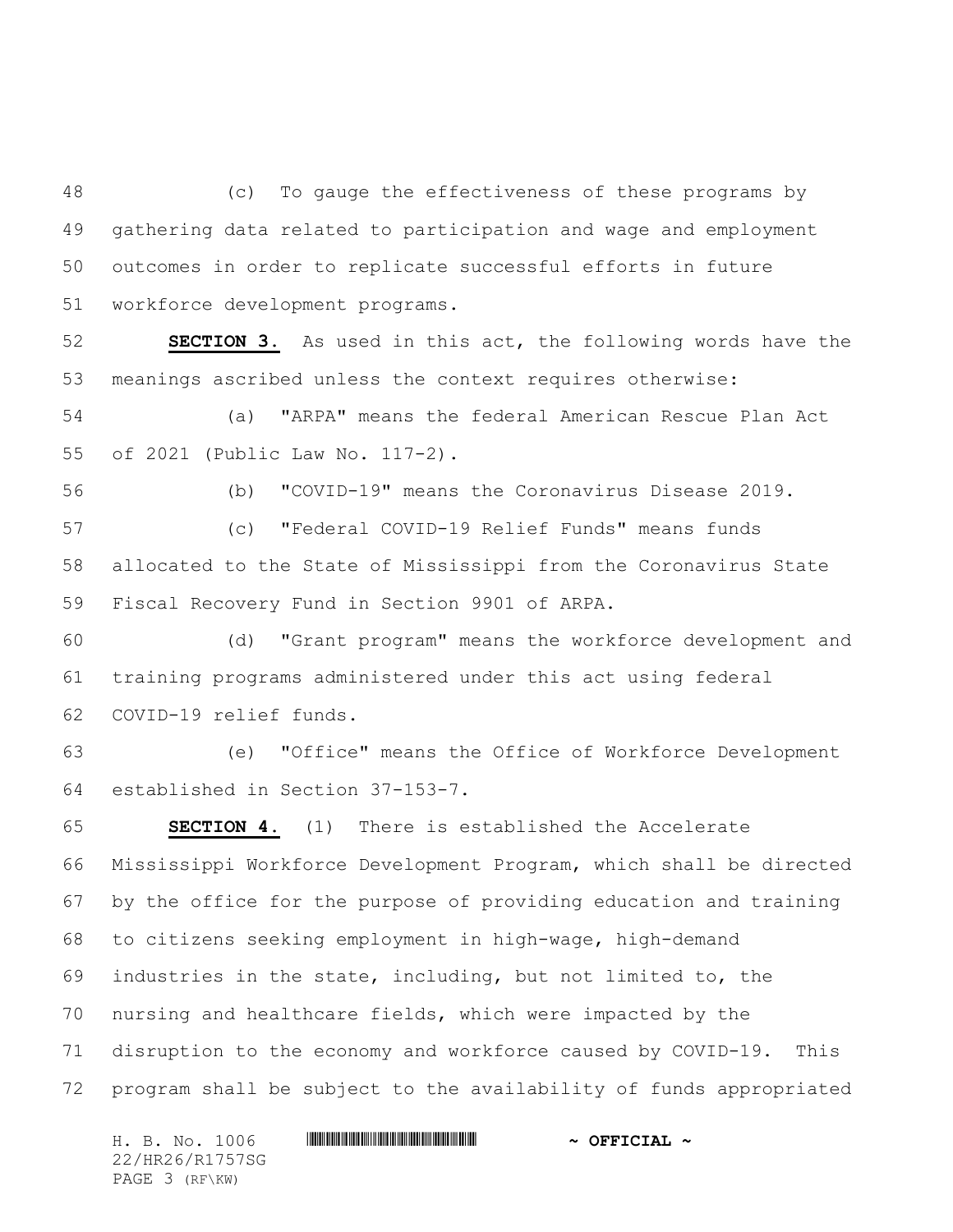by the Legislature using Coronavirus State Fiscal Recovery Funds made available under ARPA or any other funds appropriated by the Legislature.

 (2) As used in this section, the following words have the meanings ascribed unless the context requires otherwise:

 (a) "Recipient" means a community college, institution of higher learning, or trainee recipient of grant funding under this section.

 (b) "Trainee" means an individual receiving training or other services through programs under this act with the goal of becoming employed in a high-wage, high-demand industry.

 (c) "High-wage, high-demand industry" means those industries paying above Mississippi's median annual income and prioritized by the office and the four (4) local workforce areas.

 (d) "Eligible expenses" means a cost incurred by a recipient, pursuant to this act, to include:

89 (i) Necessary equipment or other supplies; (ii) Curricula or other academic or training materials;

 (iii) Remote learning or other classroom technology;

 (iv) Stipends for teaching staff or faculty for workforce development programs;

 (v) Trainee support, including tuition expenses 97 and childcare or transportation assistance;

H. B. No. 1006 \*HR26/R1757SG\* **~ OFFICIAL ~** 22/HR26/R1757SG PAGE 4 (RF\KW)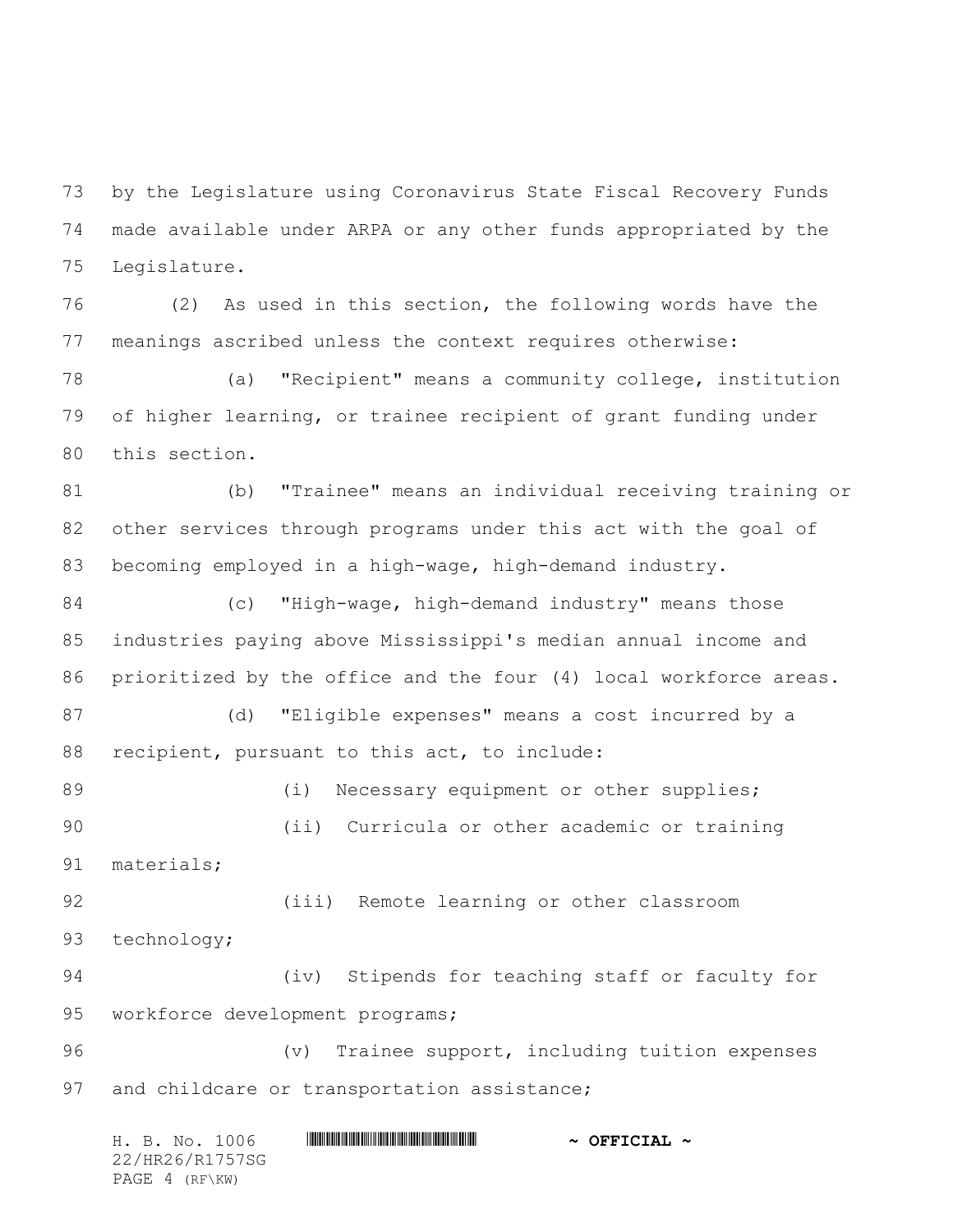98 (vi) Coaching or mentoring services; 99 (vii) Job placement services; (viii) Apprenticeship programs; and 101 (ix) Recruitment programs. (3) The Department of Employment Security shall serve as fiscal agent in administering the funds. (4) Subject to appropriation by the Legislature, allocations to recipients shall be awarded by the office through an application process, which shall require the applicant to provide: (a) A detailed explanation of the program the applicant intends to use awarded funds to create or expand, including: (i) A description of the high-wage, high-demand field or workforce shortage area the program is intended to address; (ii) The number of trainees who will be served by the program; and (iii) The average wage rate for trainees receiving employment after completing the program; (b) A proposed budget on how awarded funds will be expended, including a plan to consistently report expenditures to 118 the office throughout the funding commitment; (c) A plan to provide data on participation and outcomes of the program, including a plan to report outcomes to 121 the office throughout the funding commitment; and

H. B. No. 1006 \*HR26/R1757SG\* **~ OFFICIAL ~** 22/HR26/R1757SG PAGE 5 (RF\KW)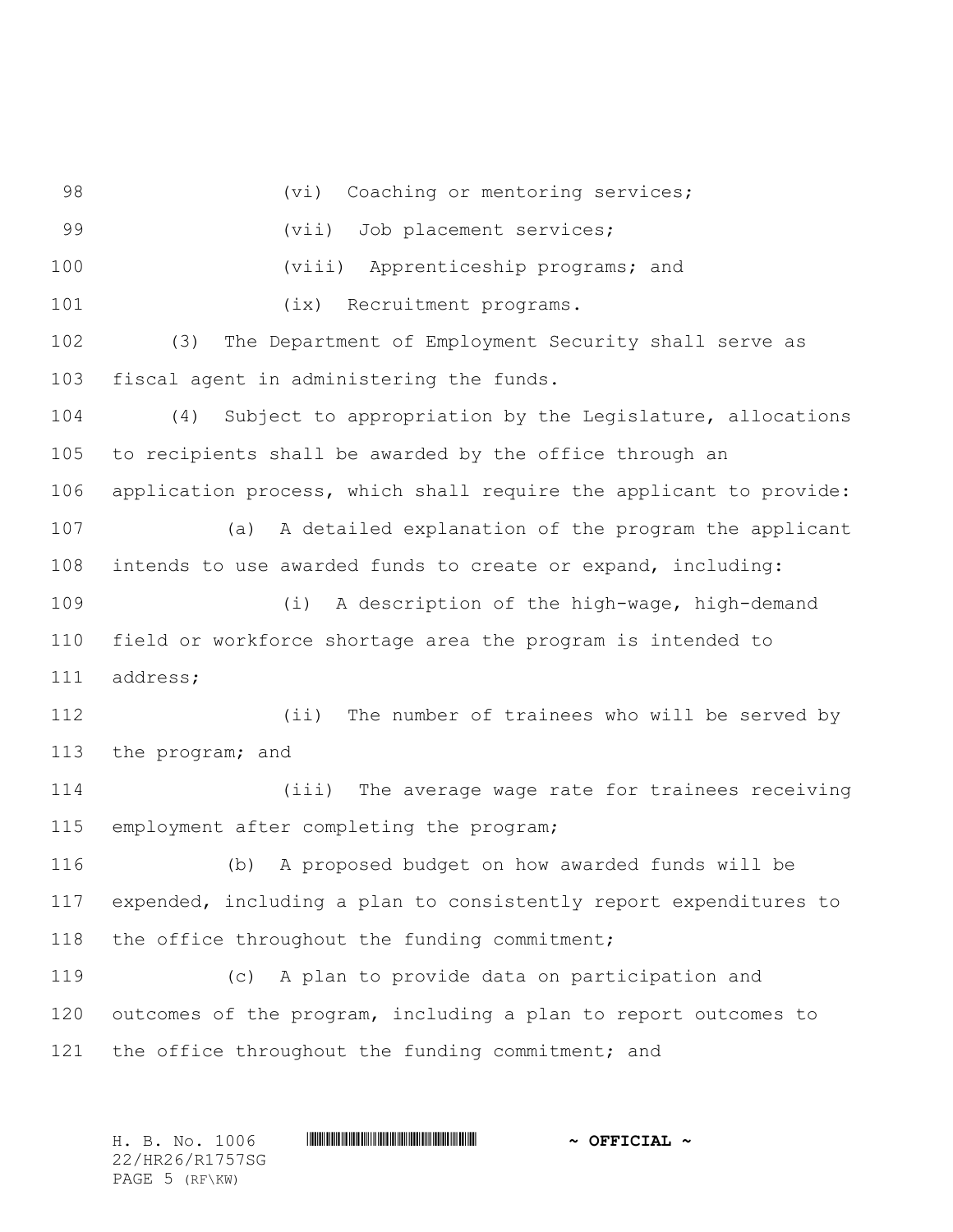(d) Other relevant information as determined appropriate by the office.

 (5) Applicants agreeing to commit a portion of their federal COVID-19 relief funds, if they received federal COVID-19 relief funds directly, or other state, federal or private funds as supplemental matching funds to offset the total cost of the approved program will be prioritized for approval.

(6) The office shall:

 (a) Inform each recipient of its portion of the funds 131 appropriated to the grant program;

 (b) Develop regulations and procedures to govern the 133 administration of the grant program;

 (c) Prioritize high-wage, high-skill industries, including, but not limited to, nursing jobs or other jobs within the healthcare field; and

 (d) Coordinate with the Department of Employment Security to share information to identify individuals who were furloughed, unemployed, underemployed or otherwise displaced due to COVID-19.

 (7) The office may use a maximum of two percent (2%) of funds allocated for this act for the administration of the grant program, to the extent permissible under federal law.

 **SECTION 5.** (1) There is established the Mississippi Health Sciences Training Infrastructure Grant Program, the purpose of which is to provide a reimbursable grant for primary care health

H. B. No. 1006 \*HR26/R1757SG\* **~ OFFICIAL ~** 22/HR26/R1757SG PAGE 6 (RF\KW)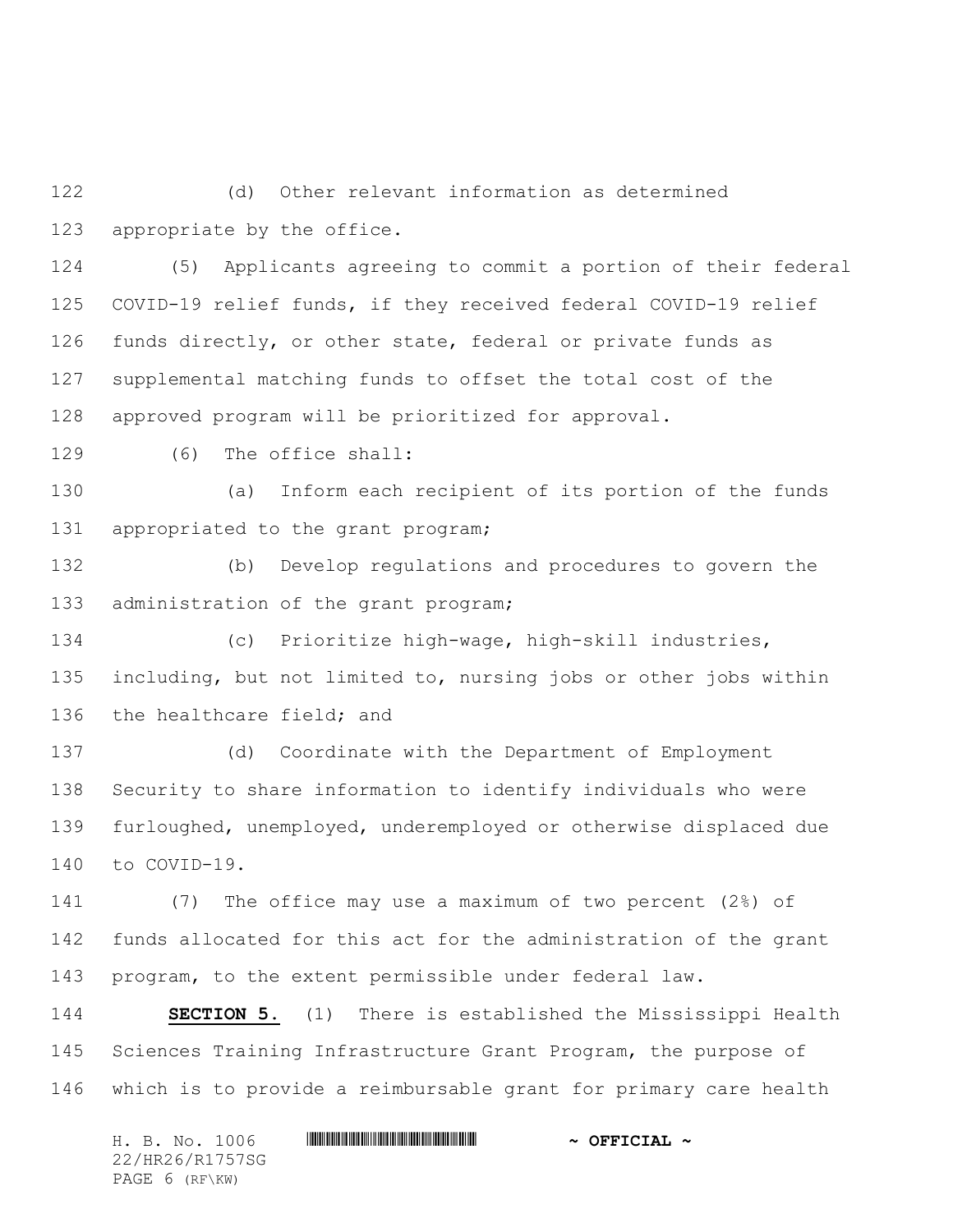sciences training infrastructure at any osteopathic medical school in Mississippi that is accredited by the Commission on Osteopathic College Accreditation (COCA) of the American Osteopathic Association (AOA). This program shall be subject to the availability of funds appropriated by the Legislature using Coronavirus State Fiscal Recovery Funds made available under ARPA or any other funds appropriated by the Legislature.

 (2) As used in this section, the following words have the meanings ascribed unless the context requires otherwise:

 (a) "Applicant" means any osteopathic medical school in Mississippi that is accredited by the Commission on Osteopathic College Accreditation (COCA) of the American Osteopathic Association (AOA).

 (b) "Health sciences training infrastructure" means any infrastructure that is eligible under ARPA that assists with the training of health sciences students to increase their interest and encourage their pursuit of careers in primary care.

 (3) On or before July 1, 2022, the office shall promulgate rules and regulations necessary to administer the Mississippi Health Sciences Training Infrastructure Grant Program prescribed under this section, including application procedures and deadlines. The Department of Finance and Administration, Bureau of Building, Grounds and Real Property Management, is authorized and directed to advise the office regarding all such rules and regulations.

H. B. No. 1006 \*HR26/R1757SG\* **~ OFFICIAL ~** 22/HR26/R1757SG PAGE 7 (RF\KW)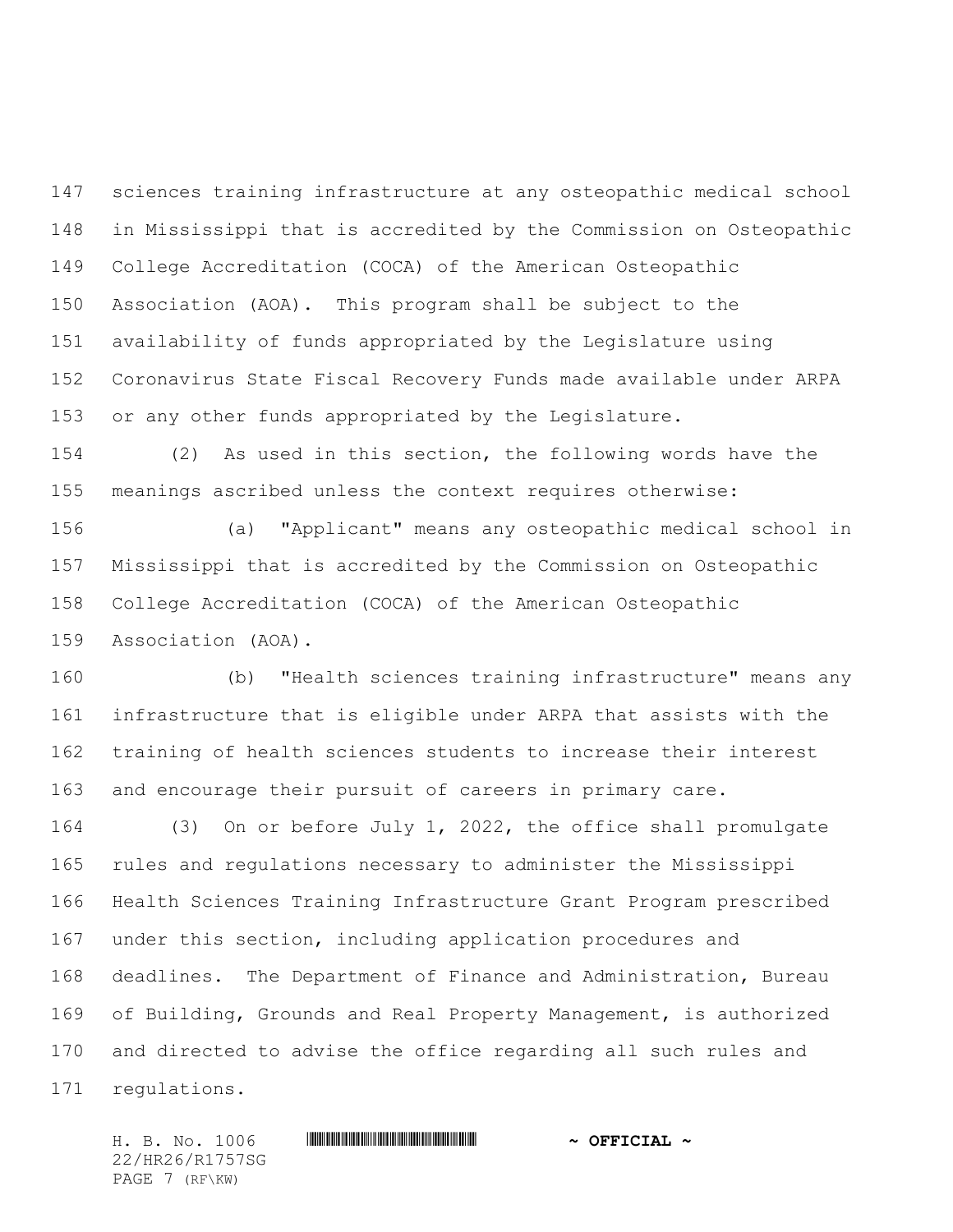(4) The office shall receive applications submitted by the applicants, which shall include, but not be limited to, the following:

 (a) A detailed description and the cost of the health sciences training infrastructure requested;

 (b) The number of students currently trained at the applicant's school that pursue graduate medical education in primary care;

 (c) A certification that the health sciences training infrastructure meets the guidelines of ARPA and its implementing guidelines, guidance, rules, regulations and other criteria, as may be amended or supplemented from time to time, by the United States Department of the Treasury; and all applicable guidance 185 issued by the department; and

 (d) Any additional requirements set by the office. (5) Applications shall be reviewed and scored by the office. The office shall certify that each application submitted is an allowable expense as defined in ARPA and all applicable guidance issued by the department. The Department of Finance and Administration, Bureau of Building, Grounds and Real Property Management, is authorized and directed to advise the office as to the estimated cost and eligibility of the projects. The office shall award the grants to the applicants based on what projects the office determines has the most significant impact on increasing student access to primary care training opportunities.

H. B. No. 1006 \*HR26/R1757SG\* **~ OFFICIAL ~** 22/HR26/R1757SG PAGE 8 (RF\KW)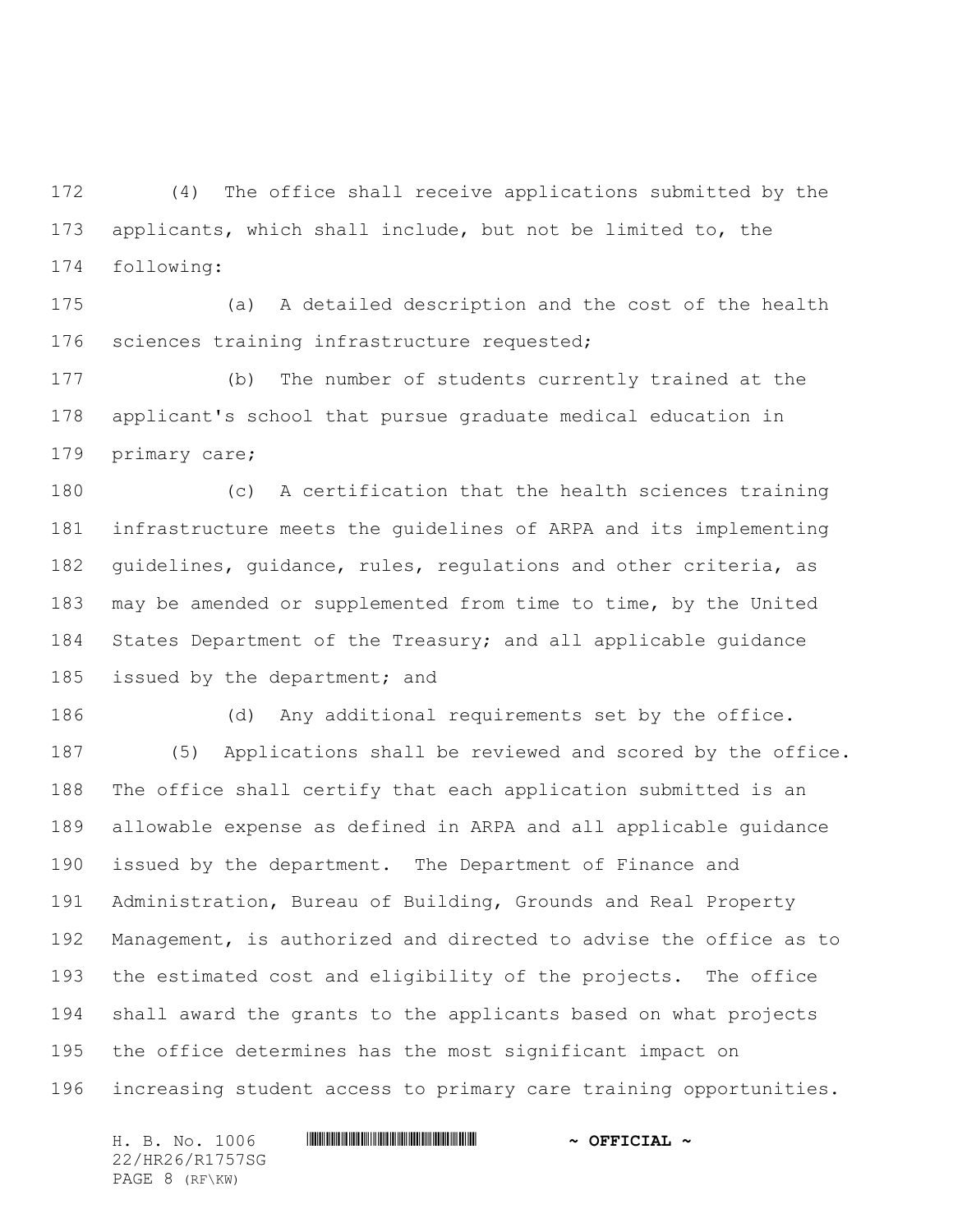A grant agreement shall be executed between the applicant and the office. All final awards will be determined at the discretion of the executive director of the office. Funds shall be made available to an applicant upon the execution of a grant agreement between the office and the approved applicants. The office shall provide these funds to the applicants on a reimbursable basis after receiving support for expenses and determining that they meet the grant award criteria.

 (6) The applicant may be required to repay the State of Mississippi for any grant funds awarded not consistent with the guidelines of ARPA and its implementing guidelines, guidance, rules, regulations and other criteria, as may be amended or supplemented from time to time, by the United States Department of the Treasury, and all applicable guidance issued by the office.

 **SECTION 6.** The office shall provide a comprehensive report on the use and effectiveness of funds distributed under the grant programs created in this act, to include, if applicable, wage data and employment outcomes for trainees, to the Governor, Lieutenant Governor, Speaker of the House of Representatives, Chairs of the Senate and House Appropriations Committees, Chair of the Senate Economic and Workforce Development Committee, and Chair of the House Workforce Development Committee by October 1 each year of the existence of the program. The report shall also contain, if applicable, the submitted applications, the score of the applications, the amount of grant funds awarded to each applicant,

H. B. No. 1006 \*HR26/R1757SG\* **~ OFFICIAL ~** 22/HR26/R1757SG PAGE 9 (RF\KW)